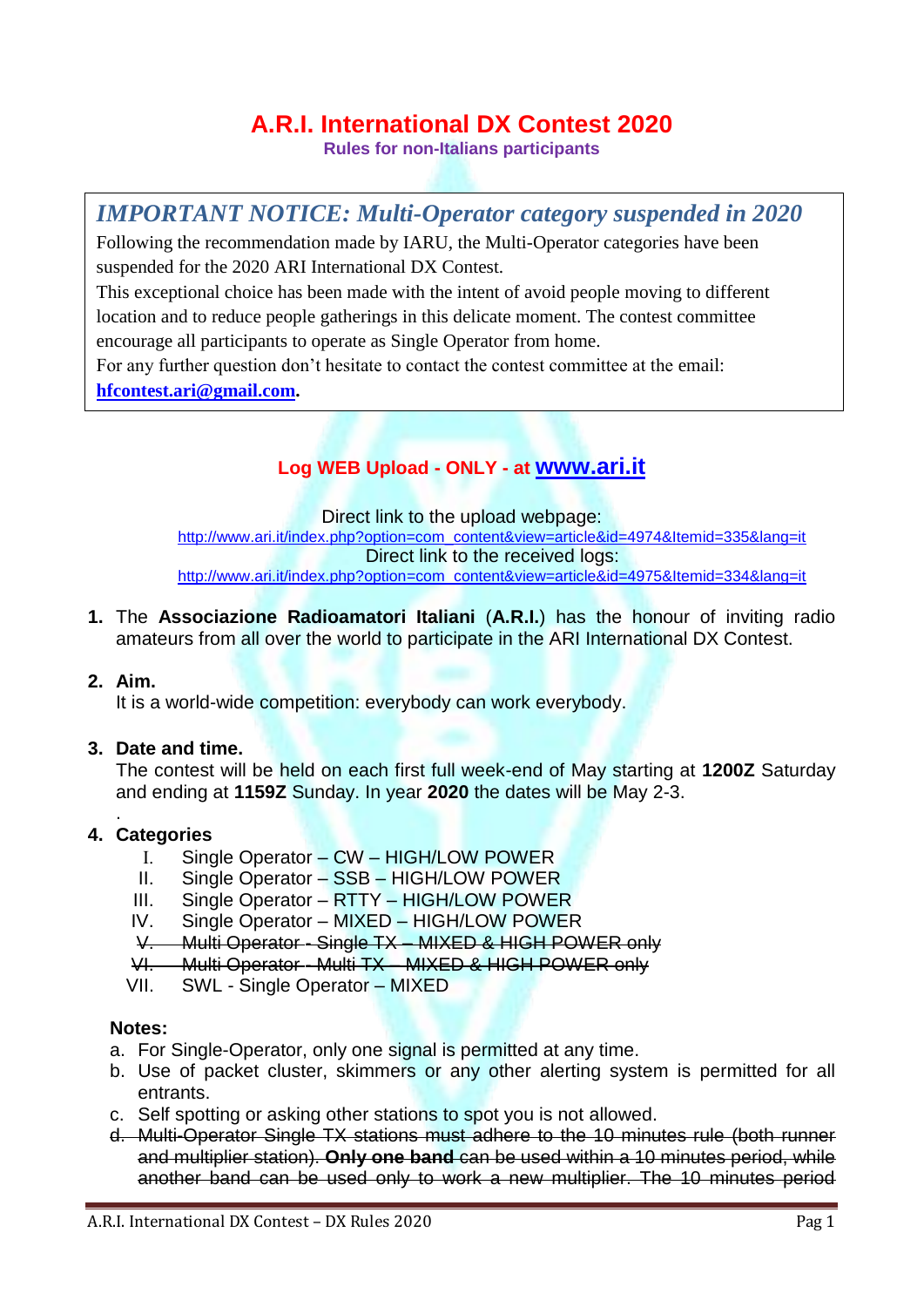starts when the first QSO is logged on that band. QSO in violation of the 10 minutes rule should be left in the log and they will be automatically deleted by the Committee but no extra penalties will be applied. Be aware that an excessive number of violations may lead to the disqualification of the entry.

- e. LOW POWER category entrants can use 100W maximum total output power.
- f. It is forbidden the dual-CQ on the same band.
- g. For Multi-Operator Multi-TX stations only one transmitted signal per band is permitted.

## **5. Bands.**

Bands from 10m through 80m, except WARC bands, are allowed according to IARU Band Plans.

## **6. Exchange.**

- Italian stations will send RST and two letters to identify their province.
- Other stations will send RST and a serial number from 001. The serial number will **NOT**  restart from 001 on each band/mode **except** for the Multi-Operator Multi TX stations.

Multi-Operator Multi TX stations will have separate serial number for each band.

## **7. Multipliers.**

- each Italian province (110) count 1 (one) multiplier,
- each DXCC country (except | & ISO & IT9) count 1 (one) multiplier.

The same multiplier (country/province) can be counted once and only once for each band.

The 110 Italian provinces (by call-area) are the following:

- **I1**: AL, AT, BI, CN, GE, IM, NO, SP, SV, TO, VB, VC.
- **IX1**: AO.
- **I2**: BG, BS, CO, CR, LC, LO, MB, MI, MN, PV, SO, VA.
- **I3**: BL, PD, RO, TV, VE, VI, VR.
- **IN3**: BZ, TN.
- **IV3**: GO, PN, TS, UD.
- **I4**: BO, FC, FE, MO, PC, PR, RA, RE, RN.
- **I5**: AR, FI, GR, LI, LU, MS, PI, PO, PT, SI.
- **I6**: AN, AP, AQ, CH, FM, MC, PE, PS (or PU), TE.
- **I7**: BA, BR, BT, FG, LE, MT, TA.
- **I8**: AV, BN, CB, CE, CS, CZ, IS, KR, NA, PZ, RC, SA, VV.
- **I0**: FR, LT, PG, RI, RM (or ROMA), TR, VT.
- **IT9**: AG, CL, CT, EN, ME, PA, RG, SR, TP.
- **IS0**: CA, NU, OR SS, SU

**PLEASE REMEMBER** that **I** (Italy) **IT9** (Sicily Island) and **IS0** (Sardinia Island) are **NOT** country-multipliers.

## **8. QSO/Points**

- QSO/HRD with own country counts 0 (zero) point but is good for the multipliers credit.
- QSO/HRD with own continent counts 1 (one) point,
- QSO/HRD with different continent counts 3 (three) points,
- QSO/HRD with any Italian (I & IS0 & IT9) station counts 10 (ten) points.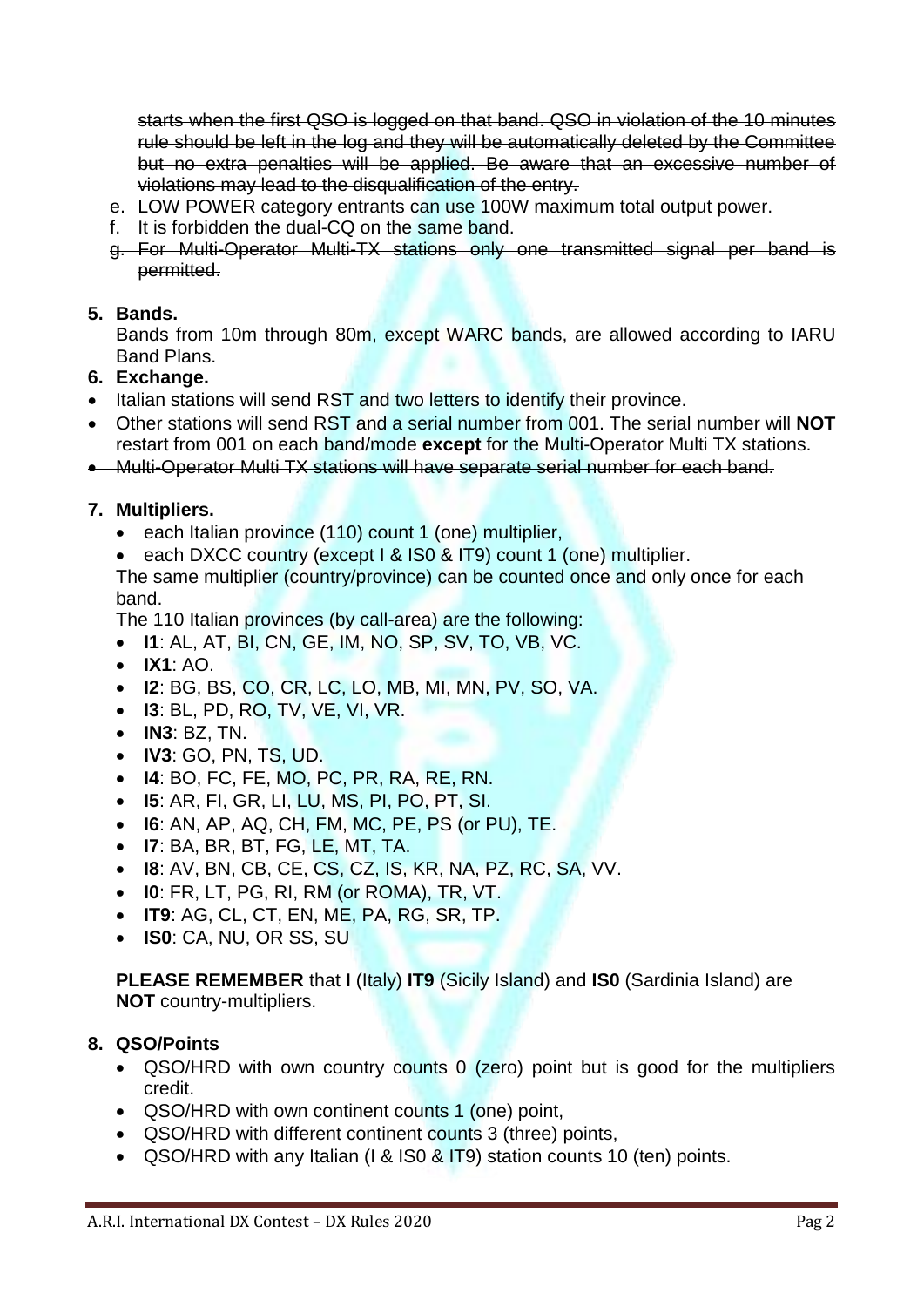The same station can be contacted on the same band once on SSB/CW/RTTY but only the first QSO is good for multiplier credit.

## **9. Final score.**

The Final Score is the sum of QSO/points from all bands multiplied by the sum of multipliers from all bands.

## **10.SWL Stations.**

Listeners are required to log both the callsign of the station heard and of the correspondent station. Score is calculated based only upon the station heard using the same rules as per the transmitting stations. A callsign may appear NOT more than 3 (three) times on each band as a correspondent station, regardless of mode.

## **WARNING/EXCEPTION: SWL log must be submitted within 60 hours after the end of the contest (2359Z May 5, 2020)**

## **11.LOG instructions.**

## **ATTENTION PLEASE – LOG WEB UPLOAD ONLY**

- a. Only CABRILLO log will be accepted
- b. LOG must be WEB-Uploaded at **[www.ari.it](http://www.ari.it/)** A direct link to the upload page can be found **[here](http://www.ari.it/index.php?option=com_content&view=article&id=4974&Itemid=335&lang=it)**
- c. LOG must be web-uploaded no later than **5** days after the contest (**2359Z May**
- **8, 2020**)

## **WARNING/EXCEPTION: SWL log must be submitted within 60 hours after the end of the contest (2359Z May 05, 2020)**

- d. The Web-Uploader (or Robot) will send a confirmation on the log submission.
- e. A list of the received LOG will be published on **www.ari.it** site. A direct link to the received logs page can be found **[here](http://www.ari.it/index.php?option=com_content&view=article&id=4975&Itemid=334&lang=it)**
- f. If you are not able, for whatever reason, to submit a CABRILLO log, please contact the A.R.I. HF Contest Manager at < **hfcontest.ari@gmail.com** >
- g. Submitted LOG may be made open to the public. Thus, by sending in your log, you implicitly agree that your log may be made open to the public.

## **12.Penalties and disqualifications.**

Logs will be carefully checked by the Contest Committee and mistakes may cause a score reduction. There are no penalties applied to erroneous QSO, but unsportsmanlike conduct may lead to disqualification of the entry. Unsportsmanlike conduct may be found in the LOG data as well in any other recording mean available to the Committee.

All Contest Committee decisions are official and final.

## **13.Awards.**

A plaque will be awarded to the top scoring station in each category. Special plaques can be awarded by the Contest Committee if country/continental/call-area participation can justify such a decision. A digital award/certificate will be awarded to all stations and will be either sent by email or downloaded from the web-site.

## **14.Implicit Declaration:**

By submitting an entry in the ARI International DX Contest you agree that: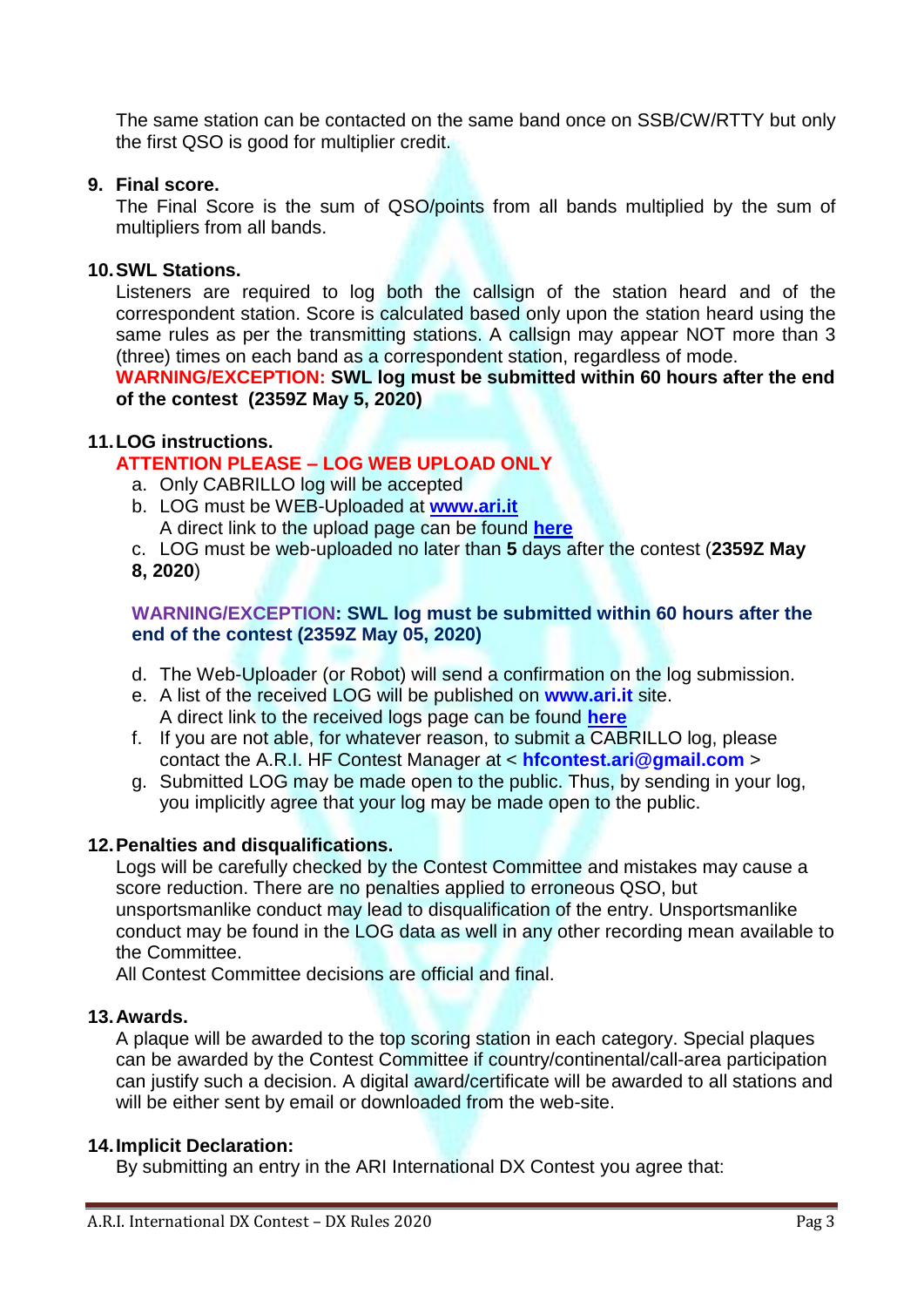- a) you have read and understood the rules of the contest and agree to be bound by them;
- b) you have operated according to all the rules and regulations of your country that pertain to amateur radio;
- c) your log entry may be made open to the public;
- d) all actions and decisions of the A.R.I. HF Contest Committee are official and final.

On behalf of A.R.I. HF Contest Committee *Filippo Vairo, IZ1LBG,* **A.R.I HF Contest Manager**